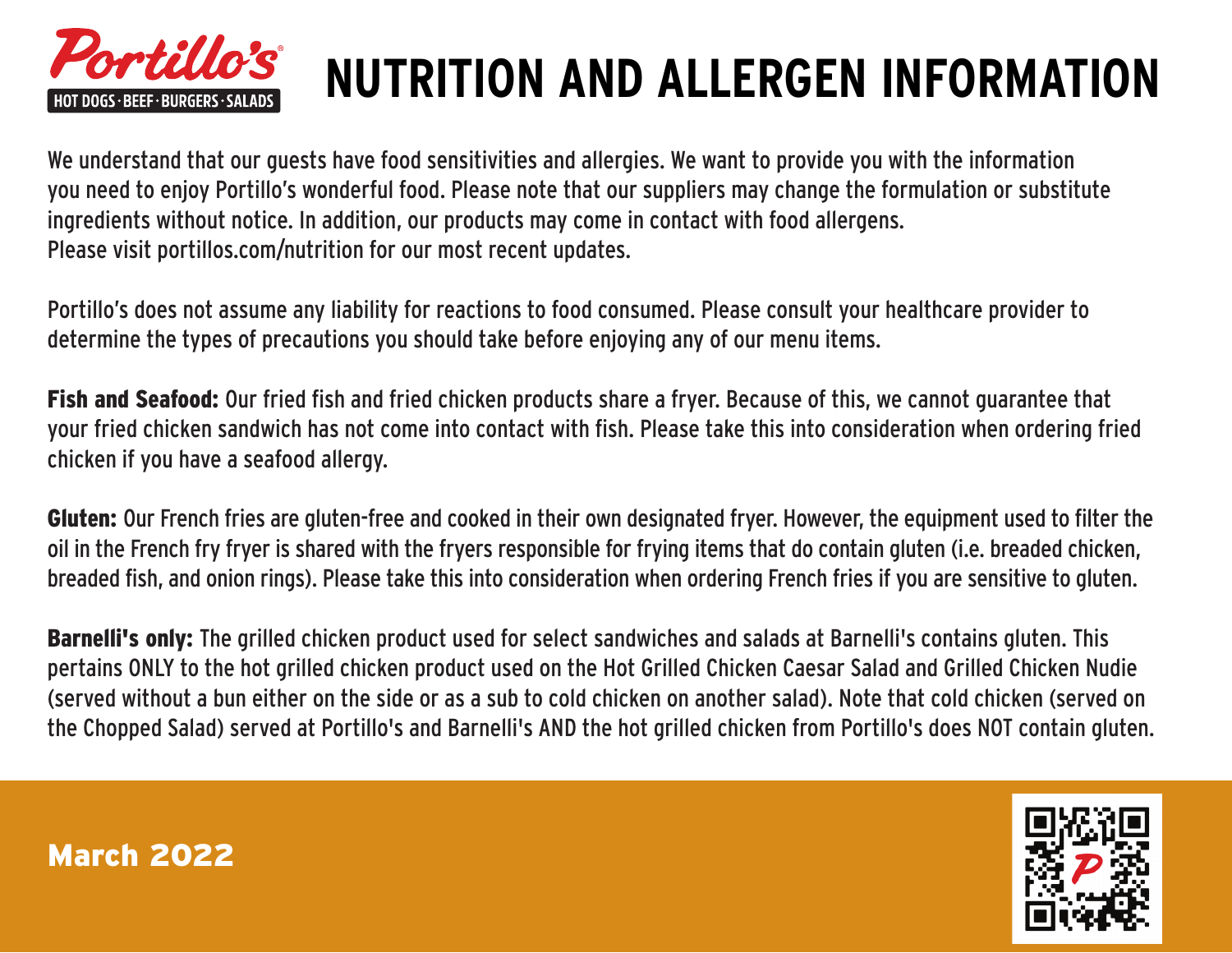

## **NUTRITION AND ALLERGEN INFORMATION**

| <b>MENU ITEMS</b>                              | <b>NUTRITION</b>         |                        |               |                                            |                       |                            |             |                                         |              |                                                      |                                  |                        |                      |                 |                     | <b>ALLERGENS</b> |   |             |                          |                |           |                |                 |                                        |
|------------------------------------------------|--------------------------|------------------------|---------------|--------------------------------------------|-----------------------|----------------------------|-------------|-----------------------------------------|--------------|------------------------------------------------------|----------------------------------|------------------------|----------------------|-----------------|---------------------|------------------|---|-------------|--------------------------|----------------|-----------|----------------|-----------------|----------------------------------------|
| <b>BEEF &amp; SAUSAGE</b><br><b>SANDWICHES</b> | TOTAL CALORIES<br>(KCAL) | FAT CALORIES<br>(KCAL) | TOTAL FAT (G) | $\widehat{\mathfrak{S}}$<br>퇽<br>SATURATED | <b>TRANS FAT (MG)</b> | (MG)<br><b>CHOLESTEROL</b> | SODIUM (MG) | $\circledcirc$<br>CARBS<br><b>TOTAL</b> | FIBER (G)    | $\vert \widehat{\mathfrak{S}}\vert$<br><b>SUGARS</b> | $\circledcirc$<br><b>PROTEIN</b> | (≘∣<br>$\epsilon$<br>ŧ | (MG)<br>$\circ$<br>ŧ | (aw)<br>CALCIUM | (MG)<br><b>IRON</b> | EGG              | 준 | MILK<br>MSG | GLUTEN<br><b>OTHER</b>   | <b>PEANUTS</b> | SHELLFISH | $\overline{S}$ | <b>SULFITES</b> | <b>SLIN</b><br>호<br>TREE<br><b>WHE</b> |
| <b>Beef N Cheddar Croissant</b>                | 670                      | 370                    | 41            | 19                                         | $\mathbf{0}$          | 91                         | 928         | 44                                      |              | 6                                                    | 31                               | 412                    | $\mathbf{0}$         | 273             | $\overline{3}$      |                  |   |             |                          |                |           |                |                 | $\bullet$                              |
| <b>Char-Grilled Italian Sausage</b>            | 630                      | 269                    | 30            | 10                                         | $\mathbf{0}$          | 60                         | 1820        | 58                                      | $\mathbf{0}$ | $\overline{2}$                                       | 28                               | 228                    | $\mathbf{0}$         | 144             | $\overline{2}$      |                  |   | $\bullet$   |                          |                |           | $\bullet$      |                 | $\bullet$                              |
| <b>Italian Beef Sandwich</b>                   |                          |                        |               |                                            |                       |                            |             |                                         |              |                                                      |                                  |                        |                      |                 |                     |                  |   |             |                          |                |           |                |                 |                                        |
| <b>Regular Sandwich</b>                        | 690                      | 308                    | 34            | 14                                         | $\mathbf{0}$          | 81                         | 1237        | 59                                      | $\mathbf{0}$ | $\overline{2}$                                       | 33                               | 17                     | $\mathbf{0}$         | 153             | $\overline{2}$      |                  |   | $\bullet$   | $\overline{\phantom{a}}$ |                |           | $\bullet$      |                 | $\bullet$                              |
| <b>Big Beef Sandwich</b>                       | 1040                     | 461                    | 51            | 21                                         | $\mathbf{0}$          | 122                        | 1856        | 88                                      | $\mathbf{0}$ | 3                                                    | 50                               | 25                     | $\mathbf{0}$         | 230             | $\overline{4}$      |                  |   | $\bullet$   |                          |                |           |                |                 | $\bullet$                              |
| <b>Italian Beef and Sausage Combo</b>          | 820                      | 414                    | 46            | 17                                         | $\mathbf{0}$          | 100                        | 2079        | 59                                      | $\mathbf{0}$ | $\overline{2}$                                       | 40                               | 237                    | $\mathbf{0}$         | 160             | $\overline{3}$      |                  |   | $\bullet$   |                          |                |           |                |                 | $\bullet$                              |

| <b>MENU ITEMS</b>                 | <b>NUTRITION</b>                     |                        |                              |                                                   |                           |                            |                |                                          |                                   |                                 |             |                      |                      |                            |                     |             | <b>ALLERGENS</b> |                        |            |                               |         |           |   |                 |                               |
|-----------------------------------|--------------------------------------|------------------------|------------------------------|---------------------------------------------------|---------------------------|----------------------------|----------------|------------------------------------------|-----------------------------------|---------------------------------|-------------|----------------------|----------------------|----------------------------|---------------------|-------------|------------------|------------------------|------------|-------------------------------|---------|-----------|---|-----------------|-------------------------------|
| <b>PORTILLO'S</b><br><b>BOWLS</b> | <b>ORIES</b><br>TOTAL CALO<br>(KCAL) | FAT CALORIES<br>(KCAL) | $\odot$<br>区<br><b>TOTAL</b> | $\widehat{\mathfrak{S}}$<br>볹<br><b>SATURATED</b> | (MG)<br>区<br><b>TRANS</b> | (MG)<br><b>CHOLESTEROL</b> | (MG)<br>SODIUM | ම<br>$\sim$<br>ARB.<br>ت<br><b>TOTAL</b> | $\widehat{\mathfrak{S}}$<br>FIBER | $\circledcirc$<br><b>SUGARS</b> | PROTEIN (G) | ⊜<br>$\epsilon$<br>능 | (MG)<br>$\circ$<br>등 | (MG)<br><b>ALCIUM</b><br>ت | (MG)<br><b>IRON</b> | ${\sf EGG}$ | FISH             | MILK                   | <b>NSG</b> | <b>GLUTEN</b><br><b>OTHER</b> | PEANUTS | SHELLFISH | S | <b>SULFITES</b> | NUTS<br>호<br>TREE<br>当<br>WHE |
| <b>Chicago Combo Bowl</b>         | 550                                  | 374                    | 42                           | 16                                                | $\mathbf{0}$              | 121                        | 1014           | $\mathbf{0}$                             | $\Omega$                          | $\mathbf{0}$                    | 42          | 223                  |                      | 50                         |                     |             |                  |                        |            |                               |         |           |   |                 |                               |
| <b>Classic Beef Bowl</b>          | 360                                  | 224                    | 25                           | 10                                                | $\mathbf{0}$              | 90                         | 79             | $\mathbf{0}$                             | 0                                 | $\mathbf{0}$                    | 32          |                      |                      | 39                         |                     |             |                  | $\bullet\qquad\bullet$ |            |                               |         |           |   |                 |                               |
| <b>Italiano Bowl</b>              | 660                                  | 426                    | 47                           | 20                                                | $\mathbf{0}$              | 137                        | 1033           | 10                                       |                                   |                                 | 49          | 581                  |                      | 335                        |                     | $\bullet$   |                  |                        |            | $\bullet$                     |         |           |   |                 |                               |

| <b>MENU ITEMS</b>              | <b>NUTRITION</b>         |                        |               |                      |                |                     |             |                           |                |                       |             |               |                |              |                |     | <b>ALLERGENS</b> |           |           |                               |                      |              |                 |           |              |
|--------------------------------|--------------------------|------------------------|---------------|----------------------|----------------|---------------------|-------------|---------------------------|----------------|-----------------------|-------------|---------------|----------------|--------------|----------------|-----|------------------|-----------|-----------|-------------------------------|----------------------|--------------|-----------------|-----------|--------------|
| <b>HOT DOGS</b>                | TOTAL CALORIES<br>(KCAL) | FAT CALORIES<br>(KCAL) | TOTAL FAT (G) | SATURATED<br>FAT (G) | TRANS FAT (MG) | CHOLESTEROL<br>(MG) | SODIUM (MG) | CARBS (G)<br><b>TOTAL</b> | FIBER (G)      | SUGARS <sub>(G)</sub> | PROTEIN (G) | A (IU)<br>ξĒ, | C(MG)<br>ξ     | CALCIUM (MG) | IRON (MG)      | EGG | FISH             | MILK      | MSG       | <b>GLUTEN</b><br><b>OTHER</b> | SHELLFISH<br>PEANUTS | $_{\rm SOY}$ | <b>SULFITES</b> | TREE NUTS | <b>WHEAT</b> |
| <b>Chili Cheese Dog</b>        |                          |                        |               |                      |                |                     |             |                           |                |                       |             |               |                |              |                |     |                  |           |           |                               |                      |              |                 |           |              |
| Regular                        | 500                      | 266                    | 30            | 14                   | $\mathbf{0}$   | 73                  | 1669        | 36                        |                | 5                     | 21          | 956           |                | 349          | $\overline{2}$ |     |                  | $\bullet$ | $\bullet$ |                               |                      | $\bullet$    |                 |           | $\bullet$    |
| Jumbo                          | 610                      | 356                    | 40            | 18                   | $\mathbf{0}$   | 98                  | 2159        | 37                        |                | 6                     | 27          | 956           |                | 349          | 3              |     |                  | $\bullet$ |           |                               |                      | $\bullet$    |                 |           | $\bullet$    |
| <b>Hot Dog with Everything</b> |                          |                        |               |                      |                |                     |             |                           |                |                       |             |               |                |              |                |     |                  |           |           |                               |                      |              |                 |           |              |
| Regular                        | 340                      | 134                    | 15            | 5                    | $\mathbf{0}$   | 30                  | 1560        | 39                        | $\overline{2}$ | 13                    | 12          | 87            | $\overline{2}$ | 68           | $\overline{2}$ |     |                  |           | $\bullet$ |                               |                      |              | $\bullet$       |           | $\bullet$    |
| Jumbo                          | 450                      | 224                    | 25            | 9                    | $\mathbf{0}$   | 55                  | 2050        | 40                        | $\overline{2}$ | 14                    | 18          | 87            | $\overline{2}$ | 68           | $\overline{3}$ |     |                  |           | $\bullet$ |                               |                      |              |                 |           | $\bullet$    |
| <b>Maxwell Street Polish</b>   | 570                      | 354                    | 39            | 13                   | $\mathbf 0$    | 88                  | 1886        | 32                        |                |                       | 25          |               | 32             | 54           | 3              |     |                  |           | $\bullet$ |                               |                      |              |                 |           | $\bullet$    |
| <b>Plant-Based Garden Dog</b>  | 320                      | 107                    | 12            |                      | $\mathbf{0}$   | $\mathbf{0}$        | 1432        | 44                        | $\overline{2}$ | 13                    | 10          | 88            | $\overline{2}$ | 80           | $\overline{3}$ |     |                  |           | $\bullet$ |                               |                      |              |                 |           | $\bullet$    |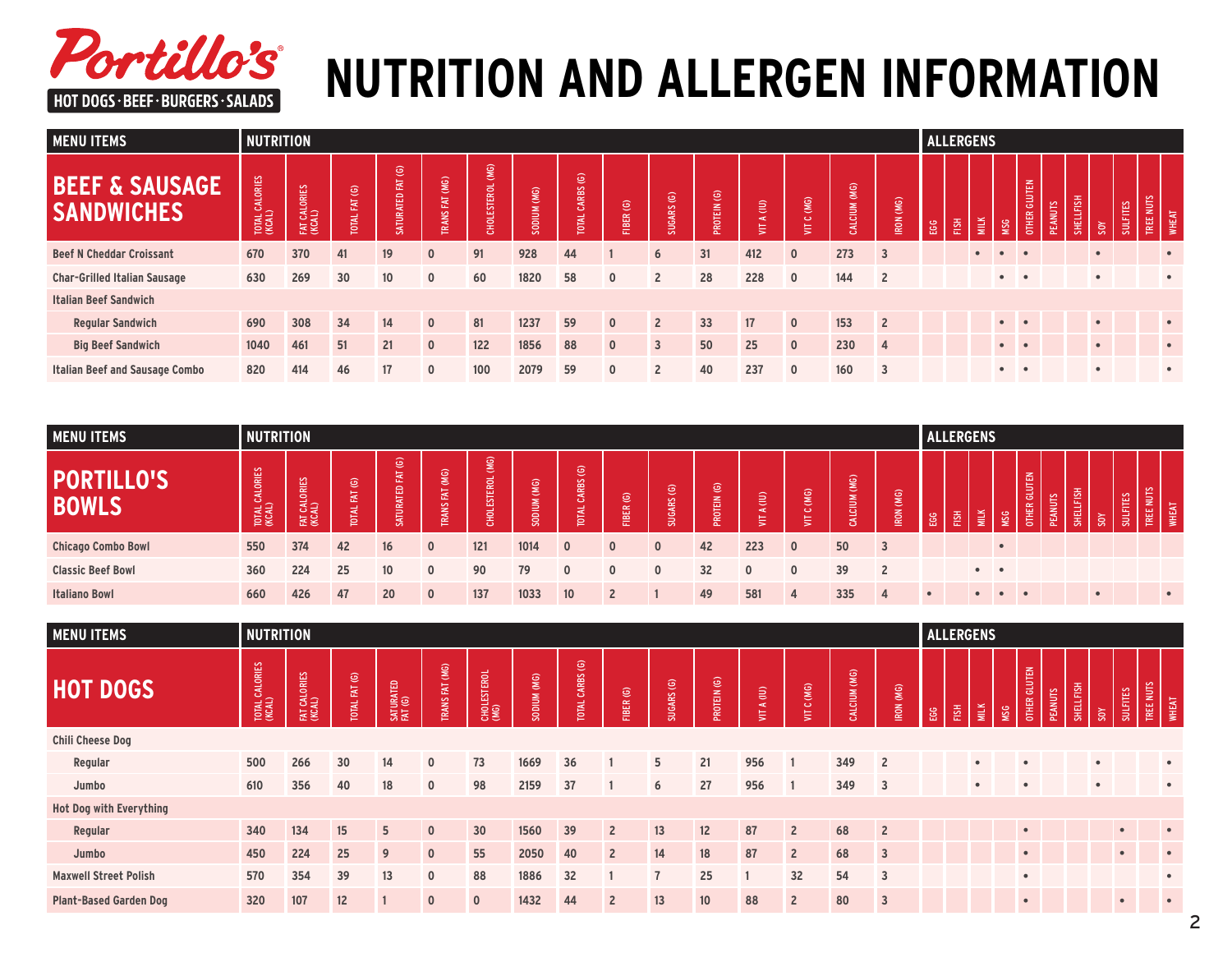| <b>MENU ITEMS</b>               | <b>NUTRITION</b>         |                        |               |                      |                |                     |             |                                                              |                |                       |                |             |                |              |                |             | <b>ALLERGENS</b> |             |     |              |                |           |                 |                                       |              |
|---------------------------------|--------------------------|------------------------|---------------|----------------------|----------------|---------------------|-------------|--------------------------------------------------------------|----------------|-----------------------|----------------|-------------|----------------|--------------|----------------|-------------|------------------|-------------|-----|--------------|----------------|-----------|-----------------|---------------------------------------|--------------|
| <b>BURGERS</b>                  | TOTAL CALORIES<br>(KCAL) | FAT CALORIES<br>(KCAL) | TOTAL FAT (G) | SATURATED<br>FAT (G) | TRANS FAT (MG) | CHOLESTEROL<br>(MG) | SODIUM (MG) | $\vert \widehat{\mathfrak{S}}\vert$<br>CARBS<br><b>TOTAL</b> | FIBER (G)      | SUGARS <sub>(G)</sub> | PROTEIN (G)    | A (IU)<br>這 | VITC (MG)      | CALCIUM (MG) | IRON (MG)      | ${\tt EGG}$ | 图                | <b>MILK</b> | MSG | OTHER GLUTEN | <b>PEANUTS</b> | SHELLFISH | $\frac{50}{50}$ | <b>Sun</b><br><b>SULFITES</b><br>TREE | <b>WHEAT</b> |
| <b>Bacon Burger</b>             |                          |                        |               |                      |                |                     |             |                                                              |                |                       |                |             |                |              |                |             |                  |             |     |              |                |           |                 |                                       |              |
| Single                          | 670                      | 319                    | 35            | 11                   | $\mathbf{0}$   | 129                 | 1416        | 43                                                           |                | 5                     | 41             | 186         | $\overline{2}$ | 90           | $\overline{4}$ | $\bullet$   |                  |             |     | $\bullet$    |                | $\bullet$ |                 |                                       |              |
| <b>Double</b>                   | 950                      | 484                    | 54            | 18                   | $\mathbf{0}$   | 223                 | 1942        | 43                                                           |                | 5                     | 68             | 186         | $\overline{2}$ | 114          | $\overline{7}$ | $\bullet$   |                  |             |     | $\bullet$    |                | $\bullet$ |                 |                                       | $\bullet$    |
| Hamburger                       |                          |                        |               |                      |                |                     |             |                                                              |                |                       |                |             |                |              |                |             |                  |             |     |              |                |           |                 |                                       |              |
| Single                          | 570                      | 238                    | 26            | 8                    | $\mathbf 0$    | 99                  | 1325        | 47                                                           | $\overline{2}$ | 7                     | 34             | 226         | 3              | 104          | 5              | $\bullet$   |                  |             |     | $\bullet$    |                | $\bullet$ |                 |                                       | $\bullet$    |
| Double                          | 900                      | 453                    | 50            | 15                   | $\mathbf 0$    | 198                 | 1888        | 47                                                           | $\overline{2}$ |                       | 61             | 226         | $\overline{3}$ | 129          |                | $\bullet$   |                  |             |     | $\bullet$    |                | $\bullet$ |                 |                                       | $\bullet$    |
| <b>Slice of American Cheese</b> | 90                       | 63                     |               | 5                    | $\mathbf{0}$   | 20                  | 380         | $\overline{2}$                                               | $\mathbf{0}$   | $\mathbf{0}$          | $\overline{4}$ | 400         | $\mathbf{0}$   | 150          | $\overline{0}$ |             |                  | $\bullet$   |     |              |                | $\bullet$ |                 |                                       |              |

| <b>MENU ITEMS</b>               | <b>NUTRITION</b> |                        |                           |                                            |                                      |                            |             |                                                              |              |                                           |             |                                    |                      |                     |                     | <b>ALLERGENS</b> |           |           |     |                               |             |        |   |                 |                       |
|---------------------------------|------------------|------------------------|---------------------------|--------------------------------------------|--------------------------------------|----------------------------|-------------|--------------------------------------------------------------|--------------|-------------------------------------------|-------------|------------------------------------|----------------------|---------------------|---------------------|------------------|-----------|-----------|-----|-------------------------------|-------------|--------|---|-----------------|-----------------------|
| <b>CHICKEN</b>                  | TOTAL CALORIES   | FAT CALORIES<br>(KCAL) | $\copyright$<br>TOTAL FAT | $\widehat{\mathfrak{S}}$<br>톤<br>SATURATED | $\overline{\mathbf{3}}$<br>TRANS FAT | (MG)<br><b>CHOLESTEROL</b> | SODIUM (MG) | $\widehat{\mathfrak{S}}$<br><b>ARBS</b><br>ت<br><b>TOTAL</b> | FIBER (G)    | $\widehat{\mathfrak{S}}$<br><b>SUGARS</b> | PROTEIN (G) | $\widehat{\Xi}$<br>$\epsilon$<br>ŧ | (MG)<br>$\circ$<br>ŧ | (MG)<br>ALCIUM<br>ت | (MG)<br><b>IRON</b> | ${\tt EGG}$      | 쯢         | MILK      | MSG | <b>GLUTEN</b><br><b>OTHER</b> | ٣<br>PEANUT | 圖<br>퓛 | S | <b>SULFITES</b> | NUTS<br>WHEAT<br>TREE |
| <b>Breaded Chicken Sandwich</b> | 600              | 228                    | 25                        | 5                                          | $\Omega$                             | 85                         | 2058        | 60                                                           |              | 9                                         | 30          | 186                                |                      | 78                  |                     | $\bullet$        |           | $\bullet$ |     | $\bullet$                     |             |        |   |                 | $\bullet$             |
| <b>Broiled Chicken Sandwich</b> | 400              | 150                    | 17                        | $\overline{A}$                             | $\mathbf{0}$                         | 80                         | 769         | 36                                                           |              | 8                                         | 26          | 186                                | $\overline{2}$       | 72                  | $\overline{3}$      | $\bullet$        |           |           |     | $\bullet$                     |             |        |   |                 | $\bullet$             |
| <b>Chicken Tenders, 4 Piece</b> | 340              | 147                    | 16                        | 3                                          | $\mathbf{0}$                         | 60                         | 961         | 24                                                           | $\mathbf{0}$ | $\mathbf{0}$                              | 24          | $\mathbf{0}$                       |                      | $\Omega$            |                     | $\bullet$        |           |           |     |                               |             |        |   |                 | $\bullet$             |
| <b>Chicken Tenders, 6 Piece</b> | 510              | 221                    | 25                        | 5                                          | $\mathbf{0}$                         | 90                         | 1442        | 36                                                           | $\mathbf{0}$ | $\mathbf{0}$                              | 36          | $\mathbf{0}$                       |                      | $\mathbf{0}$        | $\overline{2}$      | $\bullet$        |           |           |     |                               |             |        |   |                 | $\bullet$             |
| <b>Spicy Chicken Sandwich</b>   | 520              | 155                    | 17                        | 6                                          | $\mathbf{0}$                         | 70                         | 1558        | 60                                                           |              | 8                                         | 29          | 186                                |                      | 79                  | 4                   |                  | $\bullet$ |           |     |                               |             |        |   |                 |                       |

| <b>MENU ITEMS</b>                  | <b>NUTRITION</b>                                   |                                           |                                         |                                            |                           |                            |                       |                                            |           |                                           |             |                                       |                 |                                     |                     |           |      | <b>ALLERGENS</b> |     |                               |                |           |                        |                                 |               |
|------------------------------------|----------------------------------------------------|-------------------------------------------|-----------------------------------------|--------------------------------------------|---------------------------|----------------------------|-----------------------|--------------------------------------------|-----------|-------------------------------------------|-------------|---------------------------------------|-----------------|-------------------------------------|---------------------|-----------|------|------------------|-----|-------------------------------|----------------|-----------|------------------------|---------------------------------|---------------|
| <b>SANDWICHES</b>                  | <b>ORIES</b><br>₹<br>ං<br><b>TOTAL</b> (<br>(KCAL) | S<br><b>BE</b><br>$\frac{FAT CAL}{NCAL)}$ | $\circledcirc$<br>$\Xi$<br><b>TOTAL</b> | $\widehat{\mathfrak{S}}$<br>눈<br>SATURATED | (MG)<br>E<br><b>TRANS</b> | (MG)<br><b>CHOLESTEROL</b> | (MG)<br><b>NUIDOS</b> | $\odot$<br><b>ARBS</b><br>ت<br><b>TATO</b> | FIBER (G) | $\widehat{\mathfrak{S}}$<br><b>SUGARS</b> | PROTEIN (G) | $\equiv$<br>$\blacktriangleleft$<br>生 | (0 M)<br>ت<br>生 | (MG)<br><b>ALCIUM</b><br>$\epsilon$ | (MG)<br><b>IRON</b> | EGG       | ESH. | <b>MILK</b>      | MSG | <b>GLUTEN</b><br><b>OTHER</b> | <b>PEANUTS</b> | SHELLFISH | $\overline{\text{SO}}$ | <b>NUTS</b><br>SULFITES<br>TREE | EAT<br>$\geq$ |
| <b>Breaded Fish Sandwich</b>       | 710                                                | 385                                       | 43                                      | 15                                         |                           | 87                         | 1236                  | 55                                         |           |                                           | 23          | 507                                   |                 | 254                                 |                     | $\bullet$ |      |                  |     |                               |                |           |                        |                                 |               |
| <b>Meatball Sandwich</b>           | 1050                                               | 509                                       | 57                                      | 21                                         | $\mathbf{0}$              | 127                        | 3018                  | 83                                         |           |                                           | 57          | 1231                                  | 13              | 630                                 |                     | $\bullet$ |      |                  |     |                               |                |           |                        |                                 | $\bullet$     |
| <b>Vegetable Croissant</b>         | 650                                                | 355                                       | 39                                      | 19                                         | $\mathbf{0}$              | 90                         | 1688                  | 53                                         |           |                                           | 17          | 1394                                  |                 | 353                                 |                     | $\bullet$ |      |                  |     |                               |                |           |                        |                                 | $\bullet$     |
| <b>Grilled Portobello Sandwich</b> | 400                                                | 150                                       | 17                                      | 4                                          | 0                         | 80                         | 769                   | 36                                         |           | 8                                         | 26          | 186                                   |                 | 72                                  |                     |           |      |                  |     |                               |                |           |                        |                                 |               |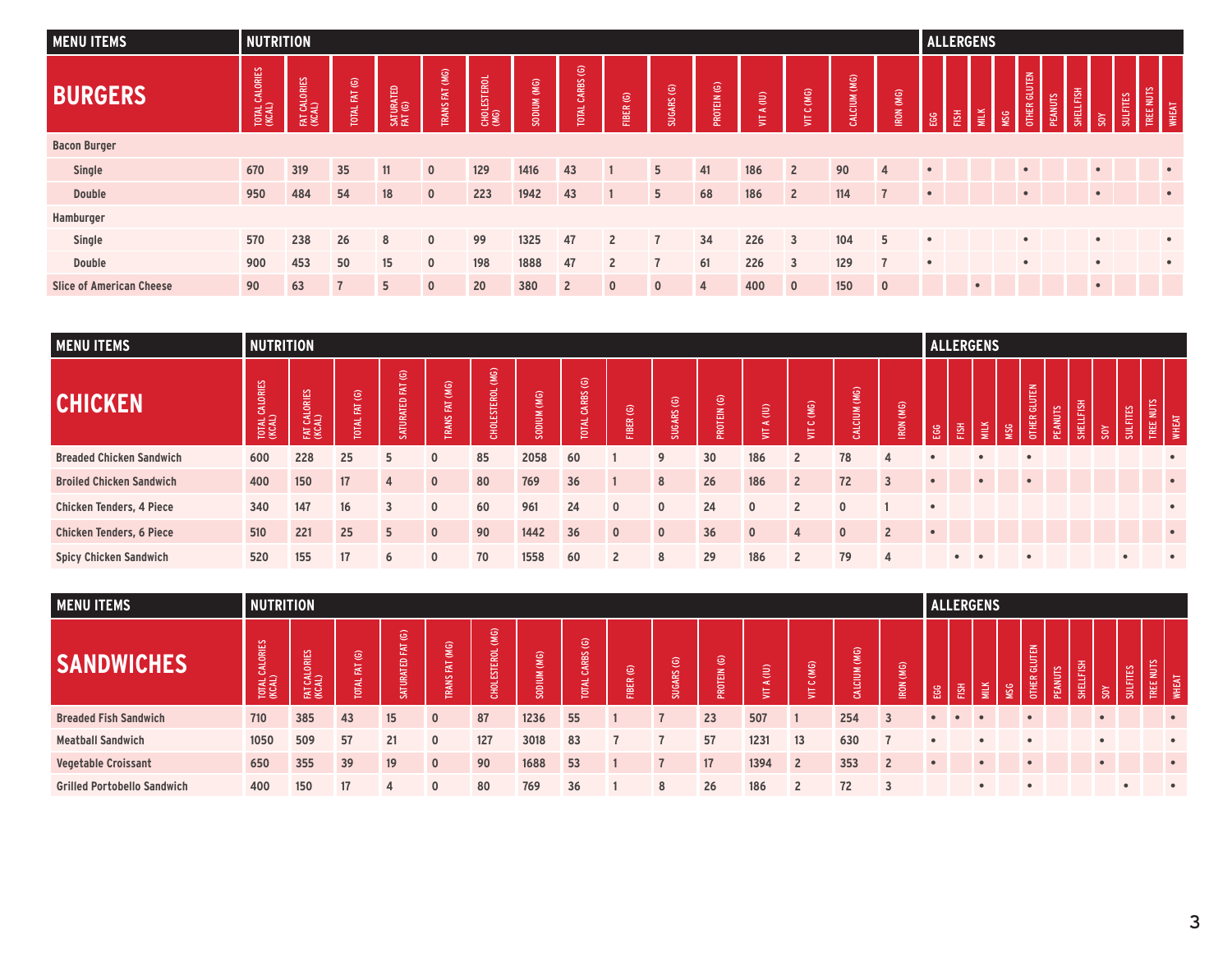| <b>MENU ITEMS</b>                                | <b>NUTRITION</b>         |                        |               |                      |                |                     |             |                 |                |                       |             |            |            |              |                | <b>ALLERGENS</b> |           |           |           |                     |                             |           |                          |           |              |
|--------------------------------------------------|--------------------------|------------------------|---------------|----------------------|----------------|---------------------|-------------|-----------------|----------------|-----------------------|-------------|------------|------------|--------------|----------------|------------------|-----------|-----------|-----------|---------------------|-----------------------------|-----------|--------------------------|-----------|--------------|
| <b>SALADS</b>                                    | TOTAL CALORIES<br>(KCAL) | FAT CALORIES<br>(KCAL) | TOTAL FAT (G) | SATURATED<br>FAT (G) | TRANS FAT (MG) | CHOLESTEROL<br>(MG) | SODIUM (MG) | TOTAL CARBS (G) | FIBER (G)      | SUGARS <sub>(G)</sub> | PROTEIN (G) | VIT A (IU) | VIT C (MG) | CALCIUM (MG) | IRON (MG)      | EGG              | FISH      | MILK      | MSG       | <b>OTHER GLUTEN</b> | SHELLFISH<br><b>PEANUTS</b> | S         | <b>SULFITES</b>          | TREE NUTS | <b>WHEAT</b> |
| <b>Chopped Salad</b>                             |                          |                        |               |                      |                |                     |             |                 |                |                       |             |            |            |              |                |                  |           |           |           |                     |                             |           |                          |           |              |
| without dressing                                 | 550                      | 229                    | 25            | 12                   | $\mathbf{0}$   | 105                 | 1348        | 37              | 6              | 8                     | 40          | 6089       | 59         | 247          | $\overline{4}$ |                  |           | $\bullet$ |           |                     |                             |           |                          |           | $\bullet$    |
| with dressing                                    | 800                      | 449                    | 49            | 15                   | $\mathbf{0}$   | 105                 | 1862        | 45              | $\overline{7}$ | 14                    | 40          | 6089       | 59         | 247          | $\overline{4}$ |                  |           | $\bullet$ |           |                     |                             |           |                          |           | $\bullet$    |
| <b>Classic Caesar Salad</b>                      |                          |                        |               |                      |                |                     |             |                 |                |                       |             |            |            |              |                |                  |           |           |           |                     |                             |           |                          |           |              |
| without dressing                                 | 230                      | 106                    | 12            | 3                    | $\mathbf 0$    | 218                 | 299         | 16              | 4              | 3                     | 13          | 10226      | 41         | 168          | $\overline{2}$ | $\bullet$        |           | $\bullet$ | $\bullet$ |                     |                             |           |                          |           | $\bullet$    |
| with dressing                                    | 570                      | 430                    | 48            | $\overline{7}$       | $\mathbf 0$    | 240                 | 671         | 18              | 4              | 3                     | 15          | 10226      | 41         | 248          | 3              | $\bullet$        | $\bullet$ | $\bullet$ |           |                     |                             | $\bullet$ |                          |           |              |
| <b>Classic Caesar Salad with Grilled Chicken</b> |                          |                        |               |                      |                |                     |             |                 |                |                       |             |            |            |              |                |                  |           |           |           |                     |                             |           |                          |           |              |
| without dressing                                 | 360                      | 111                    | 12            | $\overline{3}$       | $\mathbf{0}$   | 201                 | 855         | 18              | $\overline{4}$ | $\overline{2}$        | 38          | 10080      | 41         | 166          | $\overline{3}$ |                  |           | $\bullet$ |           |                     |                             |           | $\bullet$                |           |              |
| with dressing                                    | 700                      | 588                    | 65            | 9                    | $\mathbf{0}$   | 228                 | 1275        | 24              | 4              | 5                     | 42          | 10080      | 42         | 294          | $\overline{4}$ |                  |           | $\bullet$ | $\bullet$ |                     |                             |           | $\bullet$                |           |              |
| <b>Greek Salad with Chicken</b>                  |                          |                        |               |                      |                |                     |             |                 |                |                       |             |            |            |              |                |                  |           |           |           |                     |                             |           |                          |           |              |
| without dressing                                 | 340                      | 143                    | 16            | 5                    | $\mathbf 0$    | 80                  | 1130        | 15              | $\overline{7}$ | 6                     | 27          | 9400       | 51         | 139          | $\overline{3}$ |                  |           | $\bullet$ |           |                     |                             |           | $\bullet$                |           |              |
| with dressing                                    | 615                      | 395                    | 44            | 9                    | $\mathbf 0$    | 80                  | 1554        | 23              | $\overline{7}$ | 10                    | 27          | 9400       | 53         | 139          | 4              |                  |           | $\bullet$ |           |                     |                             |           | $\bullet \qquad \bullet$ |           |              |

| <b>MENU ITEMS</b>                 | <b>NUTRITION</b>    |                        |                      |                   |                |                  |             |                                         |              |              |                          |                              |                |                        |                |            |           | <b>ALLERGENS</b> |           |                               |                |           |           |                 |                    |
|-----------------------------------|---------------------|------------------------|----------------------|-------------------|----------------|------------------|-------------|-----------------------------------------|--------------|--------------|--------------------------|------------------------------|----------------|------------------------|----------------|------------|-----------|------------------|-----------|-------------------------------|----------------|-----------|-----------|-----------------|--------------------|
| <b>SALAD DRESSINGS</b><br>& SAUCE | CALORIES<br>TOTAL C | FAT CALORIES<br>(KCAL) | <b>TOTAL FAT (G)</b> | SATURATED FAT (G) | TRANS FAT (MG) | CHOLESTEROL (MG) | SODIUM (MG) | $\circledcirc$<br>CARBS<br><b>LOTAL</b> | FIBER (G)    | SUGARS (G)   | PROTEIN (G)              | $\widehat{\Xi}$<br>E.T<br>Ξ. | (MG)<br>Ō<br>듷 | (MG)<br><b>CALCIUM</b> | IRON (MG)      | ${\tt EG}$ | 훈         | <b>MILK</b>      | MSG       | <b>GLUTEN</b><br><b>OTHER</b> | <b>PEANUTS</b> | SHELLFISH | SOY       | <b>SULFITES</b> | TREE NUTS<br>WHEAT |
| <b>BBQ Sauce</b>                  | 38                  | 4                      |                      | $\mathbf{0}$      | $\mathbf{0}$   | $\mathbf{0}$     | 395         | 9                                       | $\Omega$     | 8            | $\mathbf{0}$             | $\mathbf{0}$                 | 0              | $\mathbf{0}$           | $\mathbf{0}$   |            |           |                  |           |                               |                |           | $\bullet$ |                 |                    |
| <b>Caesar Dressing</b>            | 340                 | 324                    | 36                   | $\overline{4}$    | $\mathbf{0}$   | 22               | 372         | $\overline{2}$                          | $\mathbf{0}$ | $\mathbf{0}$ | $\overline{\phantom{a}}$ | $\mathbf{0}$                 | $\mathbf{0}$   | 80                     | $\mathbf{0}$   |            |           | $\bullet$        |           |                               |                |           | $\bullet$ |                 | $\bullet$          |
| <b>Roasted Garlic Vinaigrette</b> | 250                 | 252                    | 28                   | 5                 | $\mathbf{0}$   | $\mathbf{0}$     | 440         | $\Omega$                                | $\mathbf{0}$ | $\mathbf{0}$ | $\mathbf{0}$             | $\mathbf{0}$                 | $\mathbf{0}$   | $\mathbf{0}$           | $\mathbf{0}$   |            |           |                  |           | $\bullet$                     |                |           | $\bullet$ |                 |                    |
| <b>Honey Mustard Sauce</b>        | 195                 | 149                    | 17                   | $\overline{3}$    | $\mathbf{0}$   | 23               | 210         | 11                                      | $\mathbf{0}$ | 9            | $\mathbf{0}$             | $\mathbf{0}$                 | $\mathbf{0}$   | 15                     | $\mathbf{0}$   | $\bullet$  |           |                  |           |                               |                |           |           | $\bullet$       | $\bullet$          |
| <b>Hot Giardiniera Sauce</b>      | 90                  | 45                     | 5                    | $\overline{3}$    | $\mathbf{0}$   | $\mathbf{0}$     | 170         | $\overline{2}$                          | $\Omega$     |              | $\mathbf{0}$             | $\mathbf{0}$                 | $\mathbf{0}$   | 3                      | $\mathbf{0}$   |            | $\bullet$ | $\bullet$        |           |                               |                |           | $\bullet$ |                 |                    |
| <b>House Dressing</b>             | 340                 | 306                    | 34                   | 5                 | $\mathbf{0}$   | $\mathbf{0}$     | 500         | 8                                       | $\mathbf{0}$ | 6            | $\mathbf{0}$             | $\mathbf{0}$                 | $\mathbf{0}$   | 40                     | $\overline{0}$ |            |           |                  |           |                               |                |           | $\bullet$ |                 |                    |
| Lite Italian Dressing             | 80                  | 60                     |                      |                   | $\mathbf{0}$   | $\mathbf{0}$     | 507         | 4                                       | $\mathbf{0}$ | 3            | $\mathbf{0}$             | $\mathbf{0}$                 | $\mathbf 0$    | $\mathbf{0}$           | $\mathbf{0}$   |            |           |                  |           |                               |                |           |           |                 |                    |
| <b>Ranch Dressing</b>             | 260                 | 234                    | 26                   | 8                 | $\mathbf{0}$   | 18               | 424         | 4                                       | $\Omega$     | $\mathbf{0}$ | $\overline{2}$           | $\mathbf{0}$                 | $\mathbf{0}$   | 40                     | $\mathbf{0}$   | $\bullet$  |           | $\bullet$        | $\bullet$ |                               |                |           |           |                 |                    |

| <b>MENU ITEMS</b>                       | <b>NUTRITION</b>           |                        |                                               |                      |                    |             |                       |                       |                                          |                                         |                                     |                                       |                        |                                                  |                     |           |    | <b>ALLERGENS</b> |     |                        |               |                           |                 |                                |                |
|-----------------------------------------|----------------------------|------------------------|-----------------------------------------------|----------------------|--------------------|-------------|-----------------------|-----------------------|------------------------------------------|-----------------------------------------|-------------------------------------|---------------------------------------|------------------------|--------------------------------------------------|---------------------|-----------|----|------------------|-----|------------------------|---------------|---------------------------|-----------------|--------------------------------|----------------|
| <b>HOMEMADE</b><br><b>DESSERTS</b>      | TOTAL CALO-<br>RIES (KCAL) | FAT CALORIES<br>(KCAL) | $\overline{\mathfrak{S}}$<br><b>TOTAL FAT</b> | SATURATED<br>FAT (G) | 훈<br>TRANS<br>(MG) | CHOLESTEROL | (MG)<br><b>NUIGOS</b> | CARBS<br>TOTAL<br>(G) | $\widehat{\mathfrak{S}}$<br><b>FIBER</b> | $\widehat{\mathfrak{S}}$<br>ARS<br>mons | $\widehat{\mathfrak{S}}$<br>PROTEIN | $\widehat{\equiv}$<br>$\epsilon$<br>₩ | (MG)<br>$\bullet$<br>₹ | $\overline{8}$<br><b>Mnum</b><br>÷<br>$\epsilon$ | (0M)<br><b>IRON</b> | EGG       | EВ | MILK             | MSG | GLUTEN<br><b>OTHER</b> | <b>PEANUT</b> | <b>ESH</b><br><b>SHEL</b> | $\frac{50}{20}$ | $\sim$<br>쁜<br>$-$<br>$\equiv$ | 들<br>TREE<br>¥ |
| <b>Chocolate Eclair Cake</b>            | 520                        | 159                    | 18                                            |                      | $\mathbf{0}$       | 17          | 512                   | 83                    | $\Delta$                                 | 51                                      | $\mathbf{b}$                        | 176                                   |                        | 260                                              |                     |           |    |                  |     |                        |               |                           |                 |                                | $\bullet$      |
| <b>Lemon Cake</b>                       | 700                        | 258                    | 29                                            | 11                   | $\Omega$           | 74          | 573                   | 103                   |                                          | 75                                      |                                     | 85                                    |                        | 81                                               |                     | $\bullet$ |    | $\bullet$        |     |                        |               |                           | $\bullet$       |                                | $\bullet$      |
| <b>Portillo's Famous Chocolate Cake</b> | 720                        | 329                    | 37                                            | 11                   | $\Omega$           | 119         | 780                   | 86                    | Δ                                        | 64                                      | 6                                   | 127                                   |                        | 93                                               | Δ.                  |           |    |                  |     |                        |               |                           |                 |                                | $\bullet$      |
| <b>Strawberry Shortcake</b>             | 480                        | 178                    | 20                                            | 12                   | $\Omega$           | 66          | 311                   | 73                    |                                          | 62                                      |                                     | 654                                   | 44                     | 57                                               |                     |           |    | $\bullet$        |     |                        |               |                           |                 |                                | $\bullet$      |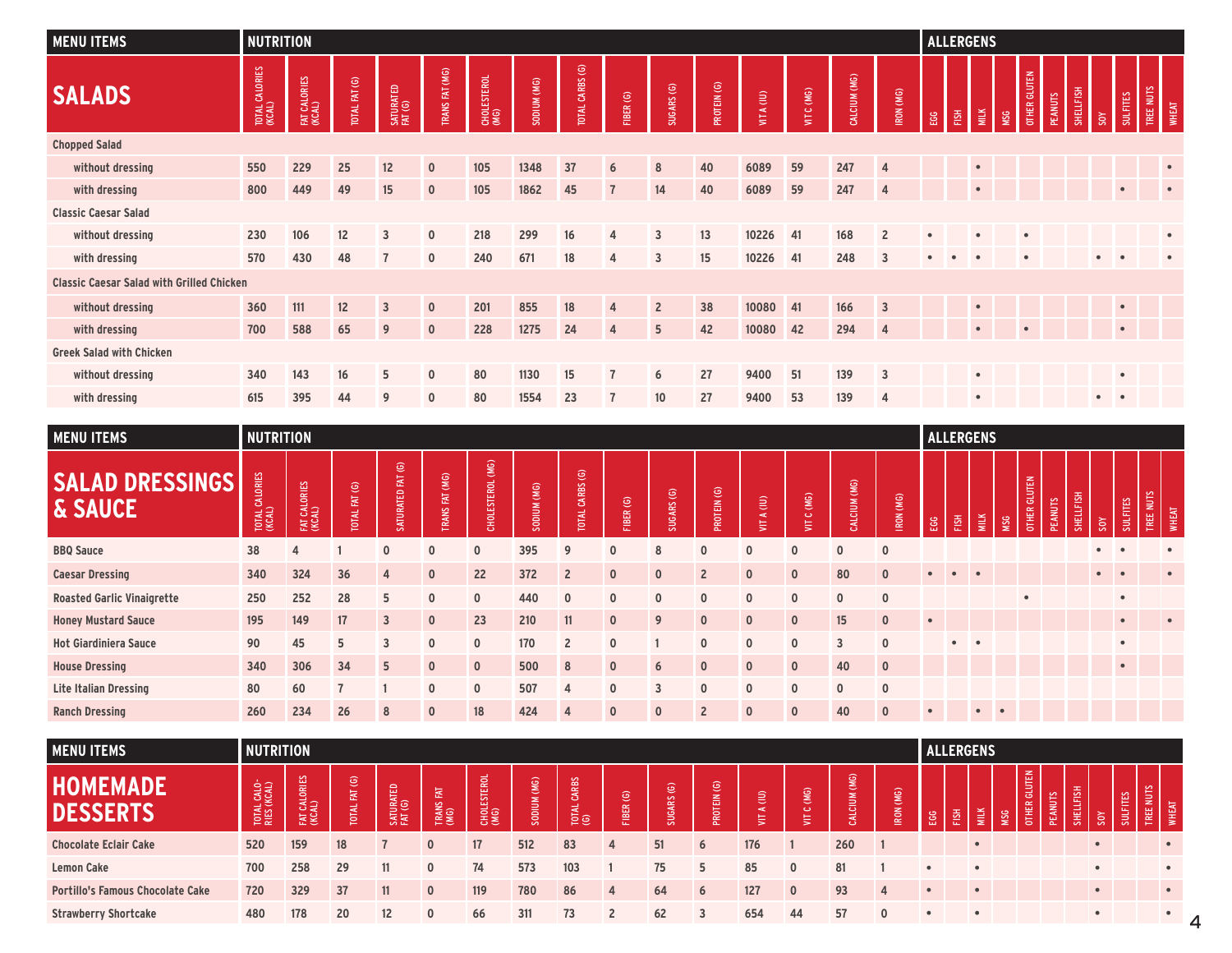| <b>MENU ITEMS</b>                           | <b>NUTRITION</b>         |                        |                |                   |                |                  |             |                 |                |                |             |              |                |              |                |             | <b>ALLERGENS</b> |           |     |                        |                |                       |                 |           |           |
|---------------------------------------------|--------------------------|------------------------|----------------|-------------------|----------------|------------------|-------------|-----------------|----------------|----------------|-------------|--------------|----------------|--------------|----------------|-------------|------------------|-----------|-----|------------------------|----------------|-----------------------|-----------------|-----------|-----------|
| <b>SIDE ORDERS</b>                          | TOTAL CALORIES<br>(KCAL) | FAT CALORIES<br>(KCAL) | TOTAL FAT (G)  | SATURATED FAT (G) | TRANS FAT (MG) | CHOLESTEROL (MG) | SODIUM (MG) | TOTAL CARBS (G) | FIBER (G)      | SUGARS (G)     | PROTEIN (G) | A(1U)<br>Ξ   | C(MG)<br>Ξ     | CALCIUM (MG) | IRON (MG)      | ${\tt EGG}$ | E                | MILK      | MSG | <b>GLUTEN</b><br>OTHER | <b>PEANUTS</b> | SHELLFISH<br>$\infty$ | <b>SULFITES</b> | TREE NUTS | WHEAT     |
| <b>Bowl of Chili with Cheese and Onions</b> | 420                      | 243                    | 27             | 13                | $\mathbf 0$    | 75               | 740         | 21              |                |                | 24          | 2650         |                | 263          | 3              |             |                  | $\bullet$ |     |                        |                |                       |                 |           |           |
| <b>Chili Cheese Fries</b>                   | 450                      | 239                    | 27             | 10                | $\mathbf{0}$   | 23               | 1151        | 46              | 5              | $\overline{4}$ | 11          | 844          | 12             | 78           | $\overline{2}$ |             |                  | $\bullet$ |     |                        |                |                       |                 |           |           |
| <b>Chicken Noodle Soup</b>                  | 140                      | 23                     | 3              |                   | $\mathbf 0$    | 38               | 988         | 15              |                | 3              | 14          | 625          | $\overline{2}$ | 25           | $\mathbf{0}$   |             |                  | $\bullet$ |     |                        |                | $\bullet$             |                 |           | $\bullet$ |
| <b>French Fries, Small</b>                  | 380                      | 179                    | 20             | 8                 | $\mathbf{0}$   | 9                | 111         | 47              | 5              | $\mathbf{0}$   | 5           | $\mathbf{0}$ | 15             | $\mathbf 0$  | $\overline{2}$ |             |                  |           |     |                        |                |                       |                 |           |           |
| French Fries, Large                         | 530                      | 254                    | 28             | 12                | $\mathbf 0$    | 13               | 158         | 67              |                | $\mathbf{0}$   |             | $\mathbf 0$  | 21             | $\mathbf 0$  | 3              |             |                  |           |     |                        |                |                       |                 |           |           |
| <b>Fresh Baked House Bread</b>              | 480                      | 14                     | $\overline{2}$ | $\mathbf{0}$      | $\mathbf{0}$   | $\mathbf{0}$     | 1110        | 99              | 3              | $\mathbf{0}$   | 18          | $\mathbf{0}$ | $\mathbf{0}$   | 120          |                |             |                  |           |     | $\bullet$              |                |                       |                 |           | $\bullet$ |
| <b>Meatball with Sauce and Cheese</b>       | 330                      | 213                    | 24             | 9                 | $\mathbf 0$    | 54               | 836         | 11              | 3              | $\overline{2}$ | 20          | 518          | 6              | 149          |                | $\bullet$   |                  | $\bullet$ |     | $\bullet$              |                | $\bullet$             |                 |           | $\bullet$ |
| <b>Onion Rings</b>                          | 350                      | 73                     | 8              | $\overline{2}$    | $\mathbf{0}$   | 6                | 789         | 62              | $\overline{2}$ | $\overline{7}$ | 6           | $\mathbf{0}$ | $\overline{4}$ | 33           |                |             |                  | $\bullet$ |     |                        |                |                       |                 |           | $\bullet$ |
| Side Garden Salad (no dressing)             | 170                      | 74                     | 8              | $\overline{3}$    | $\mathbf 0$    | 13               | 256         | 16              |                | 3              |             | 2665         | 22             | 114          |                |             |                  | $\bullet$ |     | $\bullet$              |                |                       |                 |           | $\bullet$ |
| <b>Side of Meatballs</b>                    | 310                      | 190                    | 21             |                   | $\mathbf 0$    | 47               | 902         | 13              | $\overline{3}$ | 4              | 20          | 503          | 9              | 158          |                |             |                  |           |     |                        |                |                       |                 |           |           |
| <b>Tamale in Bowl of Chili</b>              | 540                      | 281                    | 31             | 14                | $\mathbf 0$    | 71               | 1348        | 43              | 4              | 3              | 22          | 1463         | 4              | 238          | 3              |             |                  | $\bullet$ |     |                        |                |                       |                 |           |           |
| <b>Tamale</b>                               | 340                      | 153                    | 17             | 6                 | $\mathbf{0}$   | 30               | 1020        | 36              | $\overline{3}$ |                | 11          | 500          |                | 20           | $\overline{3}$ |             |                  |           |     |                        |                |                       |                 |           |           |

| <b>MENU ITEMS</b>                         | <b>NUTRITION</b>         |                                |                |                   |                |                  |             |                 |                         |                       |                |                      |              |              |                |             | <b>ALLERGENS</b> |             |           |                               |                |                  |               |                              |              |
|-------------------------------------------|--------------------------|--------------------------------|----------------|-------------------|----------------|------------------|-------------|-----------------|-------------------------|-----------------------|----------------|----------------------|--------------|--------------|----------------|-------------|------------------|-------------|-----------|-------------------------------|----------------|------------------|---------------|------------------------------|--------------|
| <b>ADD-ONS &amp;</b><br><b>CONDIMENTS</b> | TOTAL CALORIES<br>(KCAL) | CALORIES<br>:AL)<br><b>EXC</b> | TOTAL FAT (G)  | SATURATED FAT (G) | TRANS FAT (MG) | CHOLESTEROL (MG) | SODIUM (MG) | TOTAL CARBS (G) | FIBER (G)               | SUGARS <sub>(G)</sub> | PROTEIN (G)    | $\frac{1}{2}$<br>ξĒ, | VITC(MG)     | CALCIUM (MG) | IRON (MG)      | ${\tt EGG}$ | 준                | <b>MILK</b> | MSG       | <b>GLUTEN</b><br><b>OTHER</b> | <b>PEANUTS</b> | <b>SHELLFISH</b> | $\frac{5}{2}$ | TREE NUTS<br><b>SULFITES</b> | <b>WHEAT</b> |
| <b>Add Bacon</b>                          | 100                      | 80                             | 9              | $\overline{3}$    | $\mathbf 0$    | 30               | 91          | $\mathbf{0}$    | $\mathbf{0}$            | 0                     |                | $\mathbf 0$          | 0            | $\mathbf 0$  | $\mathbf 0$    |             |                  |             |           |                               |                |                  |               |                              |              |
| <b>Barnelli's Add Chicken</b>             | 130                      | 36                             | $\overline{4}$ |                   | $\mathbf{0}$   | 55               | 390         | $\overline{2}$  | $\mathbf{0}$            | $\mathbf{0}$          | 21             | $\mathbf{0}$         | $\mathbf{0}$ | $\mathbf{0}$ |                | $\bullet$   |                  |             |           |                               |                |                  | $\bullet$     |                              |              |
| <b>Barnelli's Add Italian Sausage</b>     | 280                      | 211                            | 23             | 8                 | $\mathbf{0}$   | 55               | 956         | $\mathbf{0}$    | $\mathbf 0$             | $\mathbf 0$           | 18             | 223                  | $\mathbf 0$  | 22           |                |             |                  |             |           |                               |                |                  |               |                              |              |
| <b>Barnelli's Add Meatball</b>            | 310                      | 190                            | 21             | $\overline{7}$    | $\mathbf{0}$   | 47               | 902         | 13              | $\overline{\mathbf{3}}$ | $\overline{4}$        | 20             | 503                  | 9            | 158          |                | $\bullet$   |                  | $\bullet$   |           | $\bullet$                     |                |                  | $\bullet$     |                              | $\bullet$    |
| <b>Regular Cheese Sauce</b>               | 135                      | 81                             | 9              | $\overline{3}$    | $\mathbf 0$    | 8                | 555         | 9               | $\mathbf 0$             | $\mathbf 0$           | $\overline{2}$ | $\mathbf 0$          | $\mathbf{0}$ | 90           | $\mathbf{0}$   |             |                  | $\bullet$   |           |                               |                |                  |               |                              |              |
| <b>Jumbo Cheese Sauce</b>                 | 540                      | 324                            | 36             | 12                | $\mathbf{0}$   | 32               | 2220        | 36              | $\mathbf{0}$            | $\mathbf{0}$          | 8              | $\mathbf{0}$         | $\mathbf{0}$ | 360          | $\overline{0}$ |             |                  | $\bullet$   |           |                               |                |                  |               |                              |              |
| <b>Hot Peppers</b>                        | 50                       | 41                             | 5              |                   | $\mathbf 0$    | $\mathbf 0$      | 100         | $\overline{2}$  | $\mathbf 0$             |                       | $\mathbf 0$    | 500                  | 12           | $\mathbf 0$  | $\mathbf 0$    |             |                  |             |           |                               |                |                  | $\bullet$     |                              |              |
| <b>Side of Gravy</b>                      | 120                      | 119                            | 13             | 6                 | $\mathbf{0}$   | 14               | 431         |                 | $\mathbf{0}$            | $\mathbf{0}$          | $\mathbf{0}$   | 16                   | $\mathbf{0}$ | 5            | $\mathbf{0}$   |             |                  |             | $\bullet$ |                               |                |                  |               |                              |              |
| <b>Sweet Peppers</b>                      | 40                       | 36                             |                |                   | $\mathbf 0$    | $\mathbf 0$      | 304         | $\overline{2}$  |                         |                       | $\mathbf{0}$   | 127                  | 25           |              | $\mathbf 0$    |             |                  |             |           |                               |                |                  |               |                              |              |
| <b>Slice of American Cheese</b>           | 90                       | 63                             |                | 5                 | $\mathbf{0}$   | 20               | 380         | $\overline{2}$  | $\mathbf{0}$            | $\mathbf{0}$          | $\overline{4}$ | 400                  | $\mathbf{0}$ | 150          | $\overline{0}$ |             |                  | $\bullet$   |           |                               |                |                  | $\bullet$     |                              |              |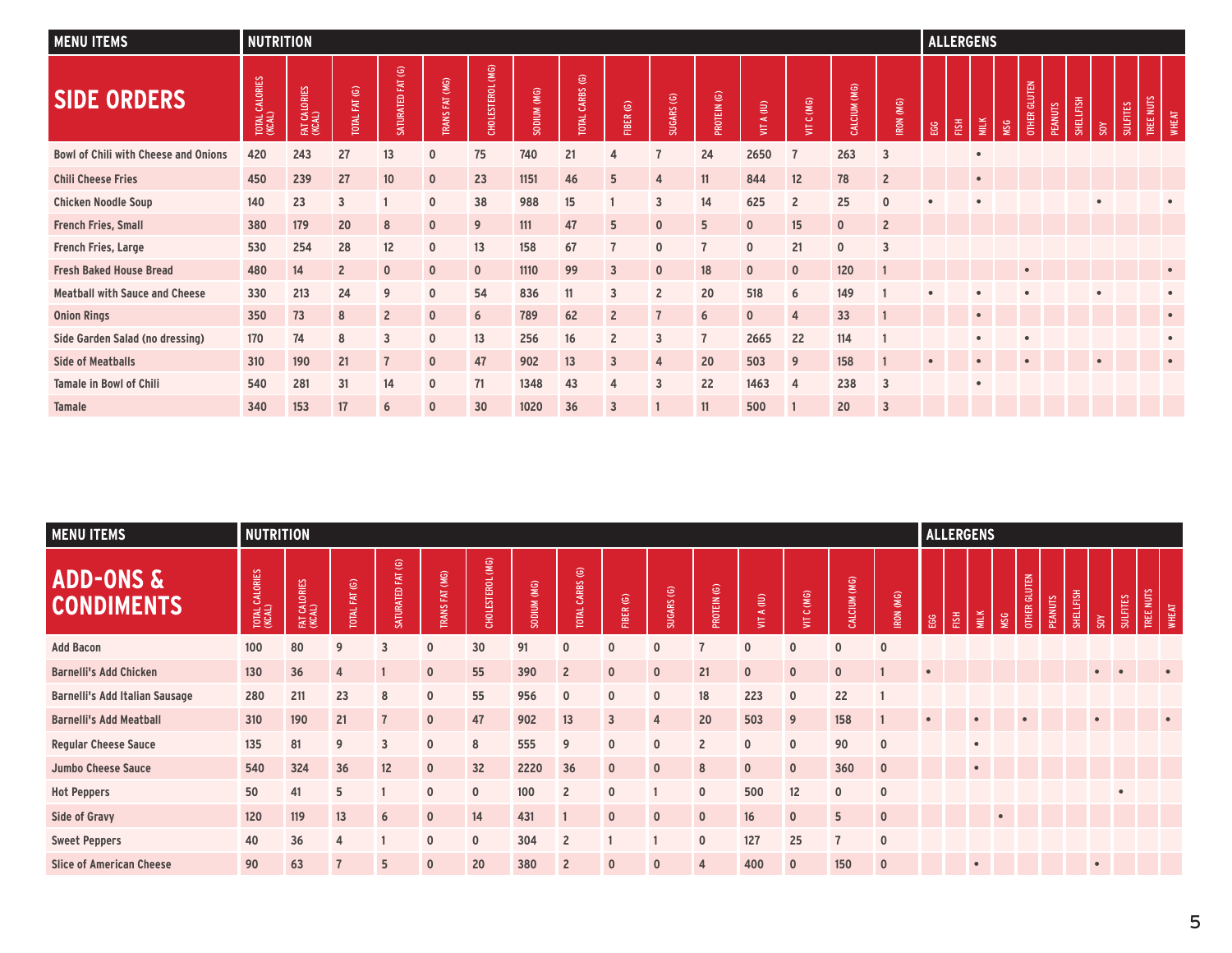| <b>MENU ITEMS</b>           | <b>NUTRITION</b>         |                        |               |                      |                |                     |             |                 |                |                         |             |            |              |              |                |           | <b>ALLERGENS</b> |           |     |                     |                |           |                 |                 |                           |
|-----------------------------|--------------------------|------------------------|---------------|----------------------|----------------|---------------------|-------------|-----------------|----------------|-------------------------|-------------|------------|--------------|--------------|----------------|-----------|------------------|-----------|-----|---------------------|----------------|-----------|-----------------|-----------------|---------------------------|
| <b>PASTA &amp; RIBS</b>     | TOTAL CALORIES<br>(KCAL) | FAT CALORIES<br>(KCAL) | TOTAL FAT (G) | SATURATED<br>FAT (G) | TRANS FAT (MG) | CHOLESTEROL<br>(MG) | SODIUM (MG) | TOTAL CARBS (G) | FIBER (G)      | SUGARS (G)              | PROTEIN (G) | VIT A (IU) | VITC (MG)    | CALCIUM (MG) | IRON (MG)      | EGG       | 준                |           | MSG | <b>OTHER GLUTEN</b> | <b>PEANUTS</b> | SHELLFISH | $\frac{50}{20}$ | <b>SULFITES</b> | TREE NUTS<br><b>WHEAT</b> |
| <b>Baked Mostaccioli</b>    |                          |                        |               |                      |                |                     |             |                 |                |                         |             |            |              |              |                |           |                  |           |     |                     |                |           |                 |                 |                           |
| without Sauce               | 1050                     | 416                    | 46            | 25                   | $\mathbf 0$    | 126                 | 1846        | 106             | $\overline{7}$ | 13                      | 55          | 2597       | 29           | 1101         | 5              |           |                  | $\bullet$ |     | $\epsilon$          |                |           |                 |                 | $\bullet$                 |
| with Marinara Sauce         | 1480                     | 663                    | 74            | 41                   | $\mathbf 0$    | 185                 | 2712        | 129             | 8              | 13                      | 82          | 2943       | 21           | 1984         | 6              |           |                  |           |     |                     |                |           |                 |                 | $\bullet$                 |
| with Meat Sauce             | 1430                     | 609                    | 68            | 35                   | $\mathbf 0$    | 186                 | 2733        | 126             | 8              | 14                      | 83          | 3591       | 36           | 1865         | 6              |           |                  | $\bullet$ |     |                     |                |           |                 |                 | $\bullet$                 |
| <b>Fettuccine Alfredo</b>   | 1890                     | 924                    | 103           | 60                   | $\bf{0}$       | 295                 | 2889        | 154             | 6              | 11                      | 95          | 2133       | $\mathbf 0$  | 2414         | 6              | $\bullet$ |                  | $\bullet$ |     |                     |                |           |                 |                 | $\bullet$                 |
| <b>Mostaccioli Large</b>    |                          |                        |               |                      |                |                     |             |                 |                |                         |             |            |              |              |                |           |                  |           |     |                     |                |           |                 |                 |                           |
| without sauce               | 760                      | 103                    | 11            | 5                    | $\mathbf 0$    | 21                  | 446         | 137             | 6              | $\overline{\mathbf{3}}$ | 32          | 213        | $\pmb{0}$    | 321          | 6              |           |                  | $\bullet$ |     |                     |                |           |                 |                 | $\bullet$                 |
| with Marinara Sauce         | 1160                     | 353                    | 39            | 20                   | $\mathbf 0$    | 73                  | 1419        | 164             | 11             | 18                      | 43          | 2107       | 32           | 591          | $\overline{7}$ |           |                  | $\bullet$ |     |                     |                |           |                 |                 | $\bullet$                 |
| with Meat Sauce             | 1080                     | 273                    | 30            | 12                   | $\mathbf 0$    | 74                  | 1451        | 160             | 11             | 20                      | 45          | 3080       | 54           | 413          | 8              |           |                  |           |     |                     |                |           |                 |                 | $\bullet$                 |
| <b>Mostaccioli Small</b>    |                          |                        |               |                      |                |                     |             |                 |                |                         |             |            |              |              |                |           |                  |           |     |                     |                |           |                 |                 |                           |
| without Sauce               | 510                      | 92                     | 10            | 5                    | $\mathbf 0$    | 21                  | 413         | 84              | $\overline{4}$ | $\sqrt{2}$              | 23          | 213        | $\pmb{0}$    | 320          | $\overline{4}$ |           |                  | $\bullet$ |     |                     |                |           |                 |                 | $\bullet$                 |
| with Marinara Sauce         | 780                      | 258                    | 29            | 15                   | $\mathbf 0$    | 56                  | 1062        | 102             | $\overline{7}$ | 12                      | 30          | 1476       | 21           | 501          | 5              |           |                  | $\bullet$ |     |                     |                |           |                 |                 | $\bullet$                 |
| with Meat Sauce             | 720                      | 204                    | 23            | 9                    | $\mathbf 0$    | 57                  | 1083        | 100             | $\overline{7}$ | 13                      | 32          | 2125       | 36           | 382          | 5              |           |                  |           |     |                     |                |           |                 |                 | $\bullet$                 |
| <b>Penne All Arrabbiata</b> | 1230                     | 572                    | 64            | 23                   | $\mathbf 0$    | 67                  | 1719        | 131             | 10             | 15                      | 37          | 2074       | 30           | 611          | 6              |           |                  |           |     |                     |                |           |                 |                 | $\bullet$                 |
| Penne Ala Vodka             | 2140                     | 1160                   | 129           | 75                   | $\mathbf 0$    | 365                 | 1521        | 192             | 10             | 9                       | 53          | 4525       | 17           | 707          | 9              |           |                  |           |     |                     |                |           |                 |                 | $\bullet$                 |
| Spaghetti Large             |                          |                        |               |                      |                |                     |             |                 |                |                         |             |            |              |              |                |           |                  |           |     |                     |                |           |                 |                 |                           |
| without Sauce               | 760                      | 103                    | 11            | 5                    | $\mathbf 0$    | 21                  | 446         | 137             | 6              | $\overline{3}$          | 32          | 213        | $\mathbf 0$  | 321          | 6              |           |                  | $\bullet$ |     |                     |                |           |                 |                 | $\bullet$                 |
| with Marinara Sauce         | 1160                     | 353                    | 39            | 20                   | $\mathbf 0$    | 73                  | 1419        | 164             | 11             | 18                      | 43          | 2107       | 32           | 591          | $\overline{7}$ |           |                  | $\bullet$ |     |                     |                |           |                 |                 | $\bullet$                 |
| with Meat Sauce             | 1080                     | 273                    | 30            | 12                   | $\mathbf 0$    | 74                  | 1451        | 160             | 11             | 20                      | 45          | 3080       | 54           | 413          | 8              |           |                  |           |     |                     |                |           |                 |                 | $\bullet$                 |
| Spaghetti Small             |                          |                        |               |                      |                |                     |             |                 |                |                         |             |            |              |              |                |           |                  |           |     |                     |                |           |                 |                 |                           |
| without Sauce               | 510                      | 92                     | 10            | 5                    | $\mathbf 0$    | 21                  | 413         | 84              | $\overline{4}$ | $\overline{2}$          | 23          | 213        | $\mathbf 0$  | 320          | $\overline{4}$ |           |                  | $\bullet$ |     |                     |                |           |                 |                 | $\bullet$                 |
| with Marinara Sauce         | 780                      | 258                    | 29            | 15                   | $\mathbf 0$    | 56                  | 1062        | 102             | $\overline{7}$ | 12                      | 30          | 1476       | 21           | 501          | 5              |           |                  | $\bullet$ |     |                     |                |           |                 |                 | $\bullet$                 |
| with Meat Sauce             | 720                      | 204                    | 23            | 9                    | $\mathbf 0$    | 57                  | 1083        | 100             | $\overline{7}$ | 13                      | 32          | 2125       | 36           | 382          | 5              |           |                  | $\bullet$ |     |                     |                |           |                 |                 | $\bullet$                 |
| <b>Ribs</b>                 |                          |                        |               |                      |                |                     |             |                 |                |                         |             |            |              |              |                |           |                  |           |     |                     |                |           |                 |                 |                           |
| <b>Full Slab</b>            | 1020                     | 542                    | 60            | 22                   | $\mathbf{0}$   | 194                 | 3884        | 78              | $\mathbf{0}$   | 70                      | 39          | 27         | $\mathbf{0}$ | 79           | $\overline{2}$ |           |                  |           |     |                     |                |           |                 |                 |                           |
| <b>Half Slab</b>            | 510                      | 271                    | 30            | 11                   | $\mathbf{0}$   | 97                  | 1942        | 39              | $\mathbf{0}$   | 35                      | 19          | 13         | $\mathbf{0}$ | 39           | $\mathbf{1}$   |           |                  |           |     |                     |                |           |                 |                 |                           |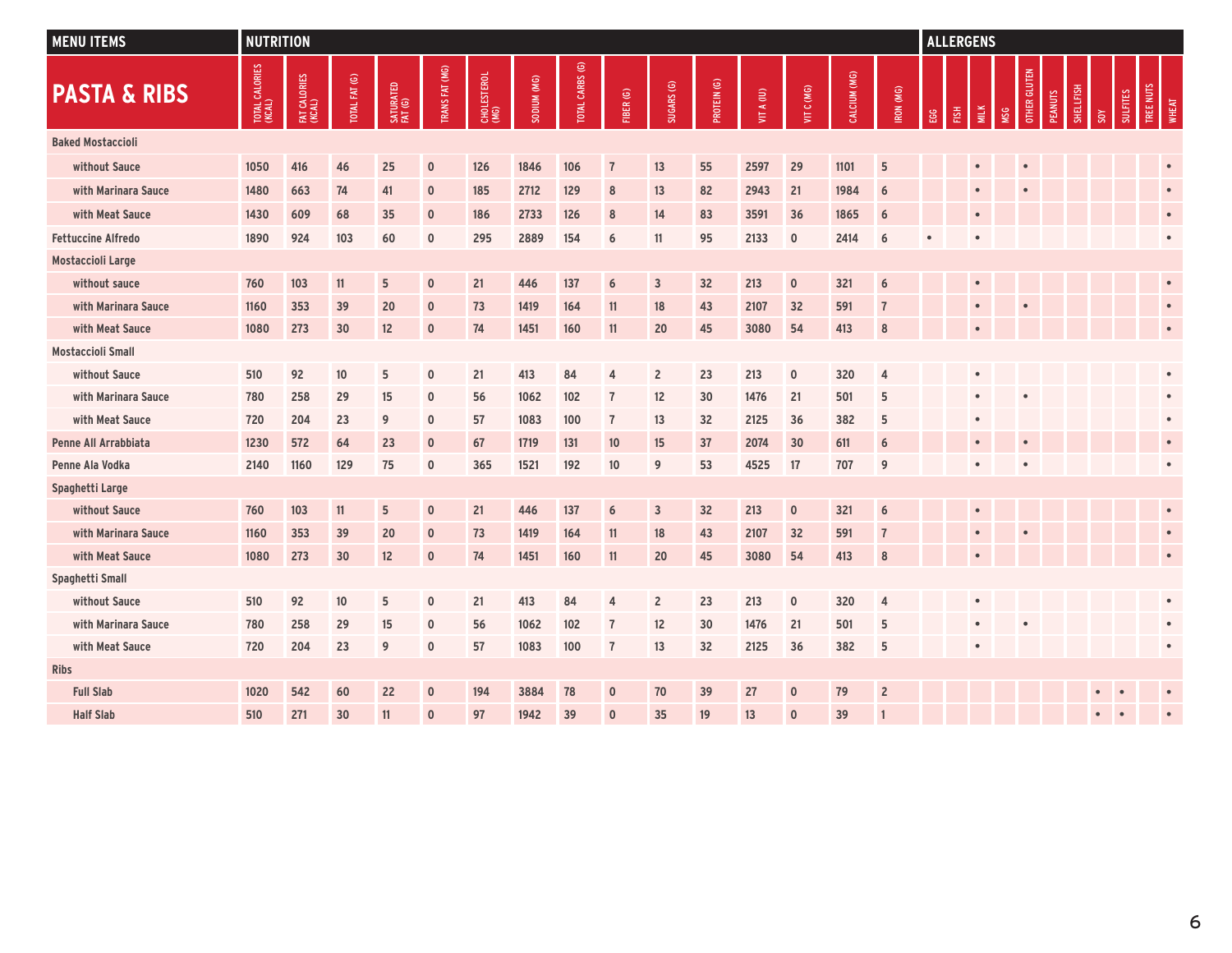| <b>MENU ITEMS</b>                        | <b>NUTRITION</b>    |                        |               |                      |                |                     |             |                         |              |                         |                |              |              |              |                | <b>ALLERGENS</b> |                        |      |           |                               |         |           |                        |                 |                           |  |
|------------------------------------------|---------------------|------------------------|---------------|----------------------|----------------|---------------------|-------------|-------------------------|--------------|-------------------------|----------------|--------------|--------------|--------------|----------------|------------------|------------------------|------|-----------|-------------------------------|---------|-----------|------------------------|-----------------|---------------------------|--|
| <b>NUDIES</b>                            | CALORIES<br>TOTAL O | FAT CALORIES<br>(KCAL) | TOTAL FAT (G) | SATURATED<br>FAT (G) | TRANS FAT (MG) | CHOLESTEROL<br>(MG) | SODIUM (MG) | TOTAL CARBS (G)         | FIBER (G)    | SUGARS <sub>(G)</sub>   | PROTEIN (G)    | VIT A (IU)   | C (MG)<br>Ę  | CALCIUM (MG) | IRON (MG)      | $_{\rm{EGG}}$    | $\overline{\text{EB}}$ | MILK | MSG       | <b>GLUTEN</b><br><b>OTHER</b> | PEANUTS | SHELLFISH | S                      | <b>SULFITES</b> | TREE NUTS<br><b>WHEAT</b> |  |
| <b>Breaded Chicken</b>                   | 310                 | 107                    | 12            | $\overline{2}$       | $\mathbf{0}$   | 65                  | 1680        | 26                      | $\mathbf{0}$ |                         | 23             | $\mathbf{0}$ | $\mathbf{0}$ | 13           | $\overline{2}$ |                  |                        |      |           |                               |         |           |                        |                 |                           |  |
| <b>Breaded Whitefish</b>                 | 250                 | 119                    | 13            | 5                    | $\mathbf 0$    | 40                  | 430         | 17                      | $\mathbf 0$  | $\mathbf 0$             | 12             | $\mathbf{0}$ | $\mathbf{0}$ | 30           |                |                  | $\bullet$              |      |           |                               |         |           |                        |                 | $\bullet$                 |  |
| <b>Burger Patty</b>                      | 280                 | 165                    | 18            | $\overline{7}$       | $\mathbf{0}$   | 94                  | 526         | $\overline{0}$          | $\mathbf{0}$ | $\mathbf{0}$            | 27             | $\mathbf{0}$ | $\mathbf{0}$ | 25           | $\overline{3}$ |                  |                        |      |           |                               |         |           |                        |                 |                           |  |
| <b>Char-Broiled Chicken (Portillo's)</b> | 130                 | 36                     | 4             |                      | $\mathbf{0}$   | 55                  | 390         | $\overline{2}$          | $\mathbf{0}$ | $\mathbf 0$             | 21             | $\mathbf{0}$ | $\mathbf{0}$ | $\mathbf 0$  |                |                  |                        |      |           |                               |         |           |                        |                 |                           |  |
| <b>Char-Broiled Chicken (Barnelli's)</b> | 130                 | 36                     | 4             |                      | $\mathbf{0}$   | 55                  | 390         | $\overline{2}$          | $\mathbf{0}$ | $\mathbf{0}$            | 21             | $\mathbf{0}$ | $\mathbf{0}$ | $\mathbf{0}$ |                | $\bullet$        |                        |      |           |                               |         |           | $\bullet$<br>$\bullet$ |                 |                           |  |
| <b>Char-Grilled Italian Sausage</b>      | 280                 | 211                    | 23            | 8                    | $\mathbf 0$    | 55                  | 956         | $\mathbf 0$             | $\mathbf{0}$ | $\mathbf 0$             | 18             | 223          | $\mathbf{0}$ | 22           |                |                  |                        |      |           |                               |         |           |                        |                 |                           |  |
| <b>Char-Grilled Polish Sausage</b>       | 400                 | 315                    | 35            | 13                   | $\mathbf{0}$   | 88                  | 1450        | $\overline{\mathbf{3}}$ | $\mathbf{0}$ | $\overline{\mathbf{3}}$ | 20             | $\mathbf{0}$ | 30           | $\mathbf{0}$ | $\overline{2}$ |                  |                        |      |           |                               |         |           |                        |                 |                           |  |
| <b>Cup of Italian Beef</b>               | 270                 | 194                    | 22            | 9                    | $\mathbf 0$    | 33                  | 1000        |                         | $\mathbf{0}$ | $\mathbf 0$             | 11             | 122          | 19           | 6            |                |                  |                        |      | $\bullet$ |                               |         |           |                        |                 |                           |  |
| <b>Hot Dog</b>                           | 150                 | 108                    | 12            | 5                    | $\mathbf 0$    | 30                  | 480         | $\overline{2}$          | $\mathbf{0}$ |                         | $\overline{7}$ | $\mathbf{0}$ | $\mathbf{0}$ | $\mathbf{0}$ |                |                  |                        |      |           |                               |         |           |                        |                 |                           |  |
| Jumbo Hot Dog                            | 260                 | 198                    | 22            | 9                    | $\mathbf{0}$   | 55                  | 970         | $\overline{3}$          | $\mathbf{0}$ | $\overline{2}$          | 13             | $\mathbf{0}$ | $\mathbf{0}$ | $\mathbf 0$  |                |                  |                        |      |           |                               |         |           |                        |                 |                           |  |
| <b>Plant-Based Garden Dog</b>            | 130                 | 81                     | 9             |                      | $\mathbf{0}$   | $\mathbf{0}$        | 320         |                         |              |                         | 5              | $\mathbf{0}$ | $\mathbf{0}$ | 10           |                |                  |                        |      |           |                               |         |           |                        |                 | $\bullet$                 |  |

| <b>MENU ITEMS</b>    | <b>NUTRITION</b>     |                        |                      |                          |                   |              |             |                                             |                         |                                           |                           |                                         |                      |                            | <b>ALLERGENS</b>    |     |        |           |     |                               |                |                  |                 |                                          |              |
|----------------------|----------------------|------------------------|----------------------|--------------------------|-------------------|--------------|-------------|---------------------------------------------|-------------------------|-------------------------------------------|---------------------------|-----------------------------------------|----------------------|----------------------------|---------------------|-----|--------|-----------|-----|-------------------------------|----------------|------------------|-----------------|------------------------------------------|--------------|
| <b>BREADS</b>        | LORIES<br>TOTAL CALL | FAT CALORIES<br>(KCAL) | $\odot$<br>TOTAL FAT | SATURATED<br>FAT (G)     | (MG)<br>TRANS FAT | CHOLESTEROL  | SODIUM (MG) | $\odot$<br><b>ARBS</b><br>ت<br><b>TOTAL</b> | $\circledcirc$<br>FIBER | $\widehat{\mathfrak{S}}$<br><b>SUGARS</b> | $\circledcirc$<br>PROTEIN | $\widehat{\equiv}$<br>$\mathbf{r}$<br>듷 | (MG)<br>$\circ$<br>듷 | (MO)<br><b>ALCIUM</b><br>ت | (MG)<br><b>IRON</b> | EGG | 臣<br>王 | MILK      | MSG | <b>GLUTEN</b><br><b>OTHER</b> | <b>PEANUTS</b> | <b>SHELLFISH</b> | $\overline{SO}$ | SLIN<br>$\sim$<br><b>SULFITE</b><br>TREE | <b>WHEAT</b> |
| <b>Brioche Bun</b>   | 190                  | 32                     | Δ                    | $\overline{\phantom{a}}$ | $\mathbf{0}$      | 10           | 300         | 33                                          |                         |                                           |                           | $\mathbf{0}$                            | $\mathbf{0}$         | 70                         | $\overline{2}$      |     |        | $\bullet$ |     |                               |                |                  |                 |                                          | $\bullet$    |
| French Bread, 6 inch | 300                  | 18                     |                      | $\mathbf{0}$             | $\mathbf{0}$      | $\mathbf{0}$ | 720         | 58                                          | $\mathbf{0}$            | $\overline{2}$                            | 10 <sup>10</sup>          | $\mathbf{0}$                            | $\mathbf{0}$         | 120                        |                     |     |        |           |     | $\bullet$                     |                |                  | $\bullet$       |                                          | $\bullet$    |
| <b>Hamburger Bun</b> | 220                  | 23                     | $\mathbf{3}$         | $\mathbf{0}$             | $\Omega$          | $\mathbf{0}$ | 400         | 42                                          |                         | Δ                                         |                           | $\mathbf{0}$                            | $\mathbf{0}$         | 60                         | $\overline{2}$      |     |        |           |     |                               |                |                  |                 |                                          | $\bullet$    |
| <b>Hot Dog Bun</b>   | 140                  | 23                     |                      | $\mathbf{0}$             | $\mathbf{0}$      | $\mathbf 0$  | 270         | 26                                          | $\mathbf{0}$            | 3                                         | Δ                         | $\mathbf{0}$                            | $\Omega$             | 40                         |                     |     |        |           |     | $\bullet$                     |                |                  |                 |                                          | $\bullet$    |
| Croissant, 3 oz      | 260                  | 63                     |                      | ર                        | $\Omega$          | $\mathbf{0}$ | 350         | 43                                          |                         | 6                                         | 6                         | $\mathbf{0}$                            | $\mathbf{0}$         | 48                         |                     |     |        |           |     |                               |                |                  | $\bullet$       |                                          | $\bullet$    |